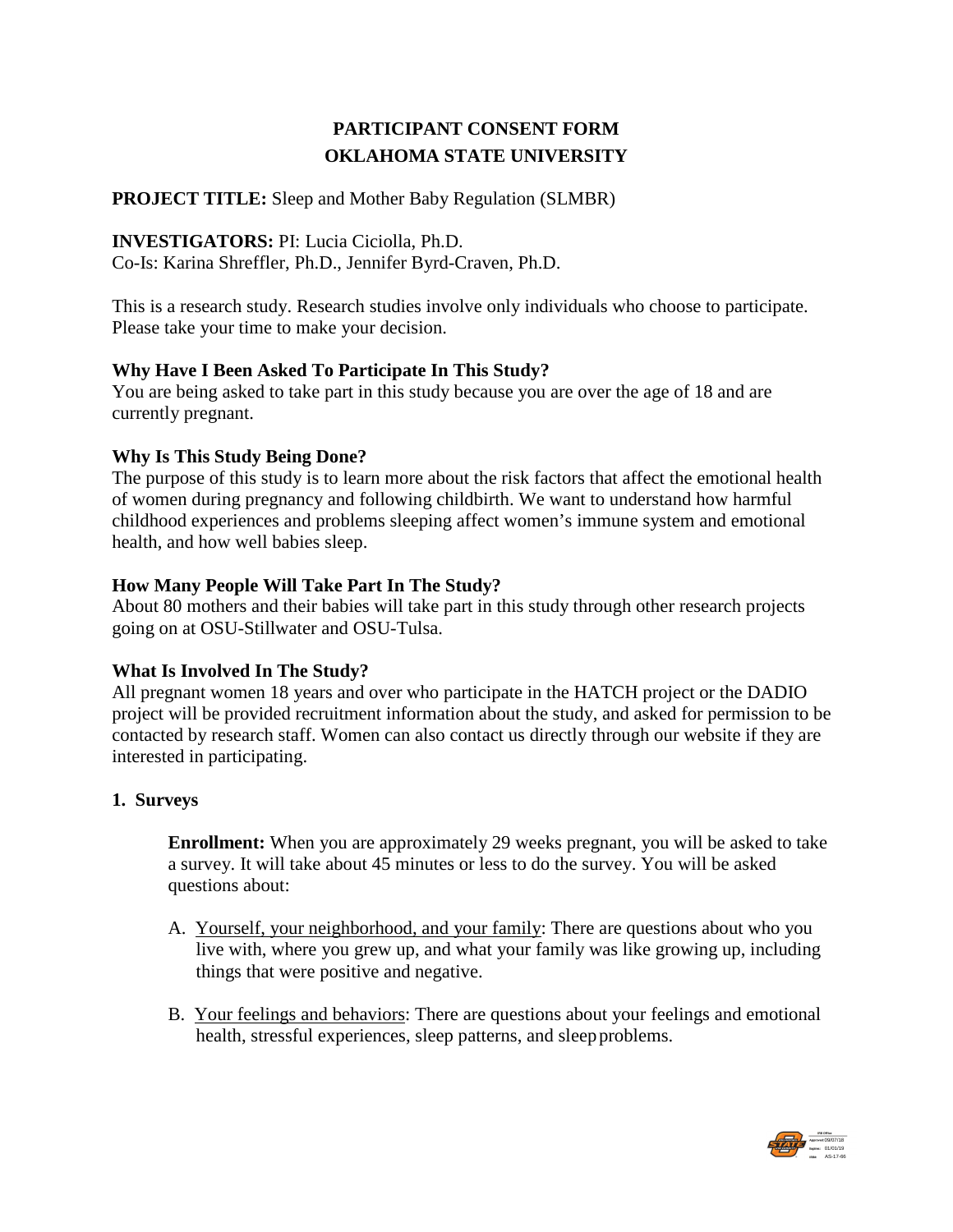**6 weeks postpartum:** About 6 weeks, or 2 months, after you give birth, we will schedule a visit with you that can take place on the OSU-Tulsa campus, the OSU-Stillwater campus, or your home depending on where you live. At the appointment we will ask you complete a survey. The survey will take 30 minutes or less. You will be asked about:

- A. Your recent sleep patterns: There are questions about how you've been sleeping since giving birth and about any problems you've been having sleeping.
- B. Your feelings and behaviors: There are questions about your feelings and emotional health, and stressful experiences.
- C. Your baby's health and sleep patterns: There are questions about how your baby has been eating and sleeping, and any problems he or she may be having.

**16 weeks postpartum:** About 16 weeks, or 4 months, after you give birth, we will schedule an appointment for a visit. We will ask you to complete another survey. The survey will take 30 minutes or less. You will be asked about:

- A. Your recent sleep patterns: There are questions about how you've been sleeping since giving birth and about any problems you've been having sleeping.
- B. Your feelings and behaviors: There are questions about your feelings and emotional health, and stressful experiences.
- C. Your baby's health and sleep patterns: There are questions about how your baby has been eating and sleeping, and any problems he or she may be having.

### **2. Sleep Diaries**

**Enrollment:** When you are about 30 weeks pregnant, you will be shown how to complete a sleep diary, and asked to track your sleep every day for 4 days.

**16 weeks postpartum:** At about 16 weeks after your baby is born, we will review how to complete a sleep diary for yourself, and show you how to complete a sleep diary for your baby. You will be asked to track your sleep and your baby's sleep every day for the following 4 days.

### **3. Blood Draw**

**6 weeks postpartum:** At the visit, we will collect up to 12ml or about 2.5 teaspoons of blood drawn from your arm. We are interested in your blood because there are tests that we can run to look for indicators of the effects of stress on your body, which can affect your sleep, your mood, and your baby's health.

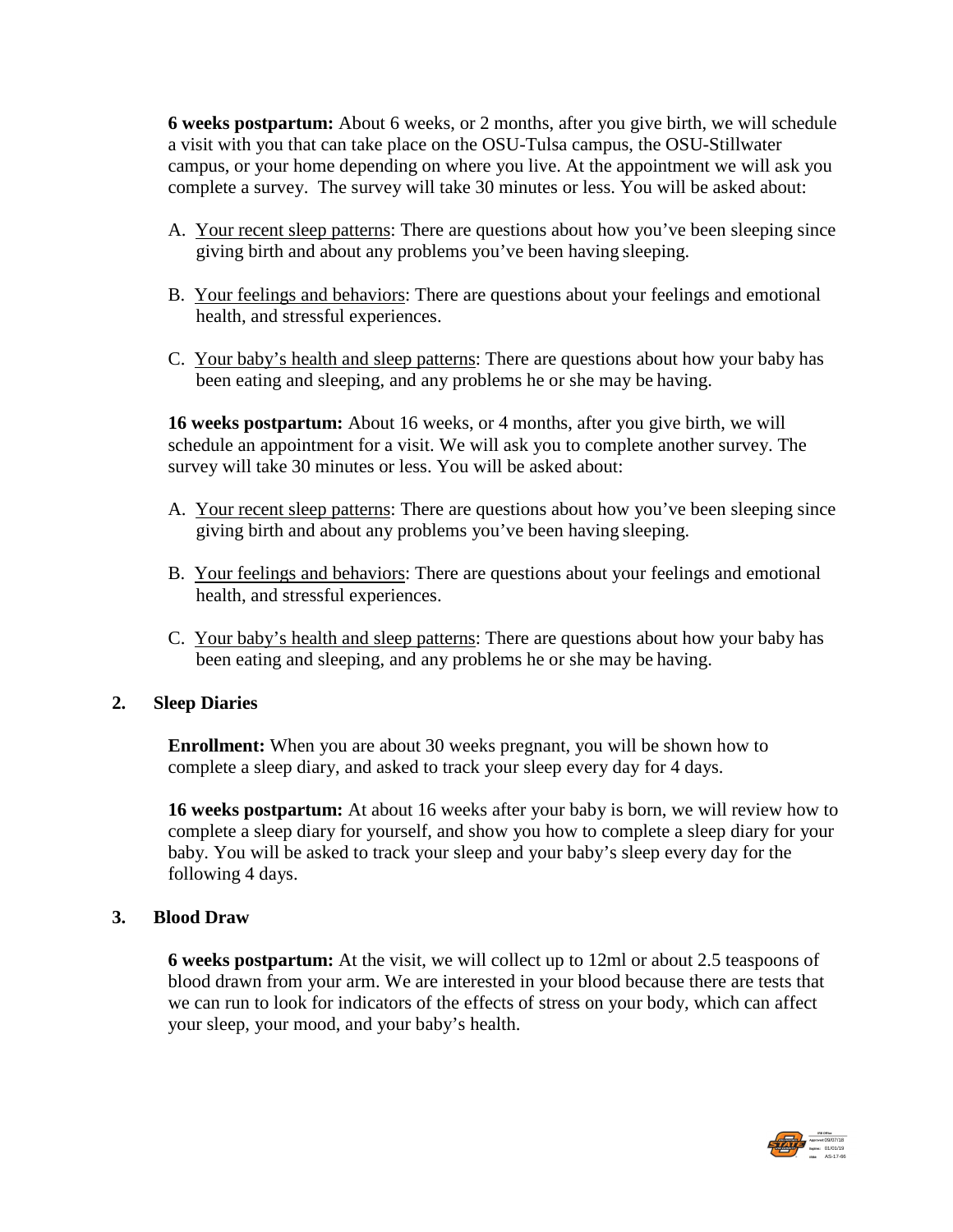These blood samples will be retained at minimum 5 years and at maximum 20 years in a biobank in order to potentially measure additional biomarkers as technology and funding become available to do so.

No identifying information will be tied to your blood samples; it will be known to the research team only by an identification number. Biobanks store samples of biological material collected from many people. The storage allows us to preserve the samples for use in future research. Samples will not contain any identifying information, like your name or address.

### **4. Other Data**

- A. We ask you about your height and weight at enrollment, and we will measure your and your baby's height and weight at the 6 week and 16 week visits.
- B. With your permission, we will access data you already provided to researchers in the HATCH or DADIO studies. We also ask your permission to share the data we collect in this study with those researchers. We work together with the researchers leading those studies to understand different parts of women's health during pregnancy and following childbirth. We want to respect your time and participation in our studies, and so we share data so that you don't have to answer the same questions again and again.

Specifically, we will access available data about your health history, delivery and birth complications, harmful childhood experiences, interpersonal violence, stress hormones and immune system function, and information about how you feed, change, and talk to your baby. The data files will not contain any identifying information, like your name or address.

# **How Long Will I Be In The Study?**

We think that you will be in the study for 5 to 6 months. There may be some anticipated reasons that your participation will be stopped by the investigator, even though you said you wanted to participate.

You can stop participating in this study at any time without any penalty. However, if you decide to stop participating in the study, we encourage you to talk to the researcher first.

### **What Are The Risks of The Study?**

The risk for you is small. It is possible that you may become upset or uncomfortable filling out the questionnaires or during the blood draw. If you become uncomfortable or too upset, you can stop the activity. Drawing blood from a vein may cause a small amount of pain or soreness and temporary bruising or swelling at the spot where the blood is drawn. Rarely, a minor infection may result from this procedure.

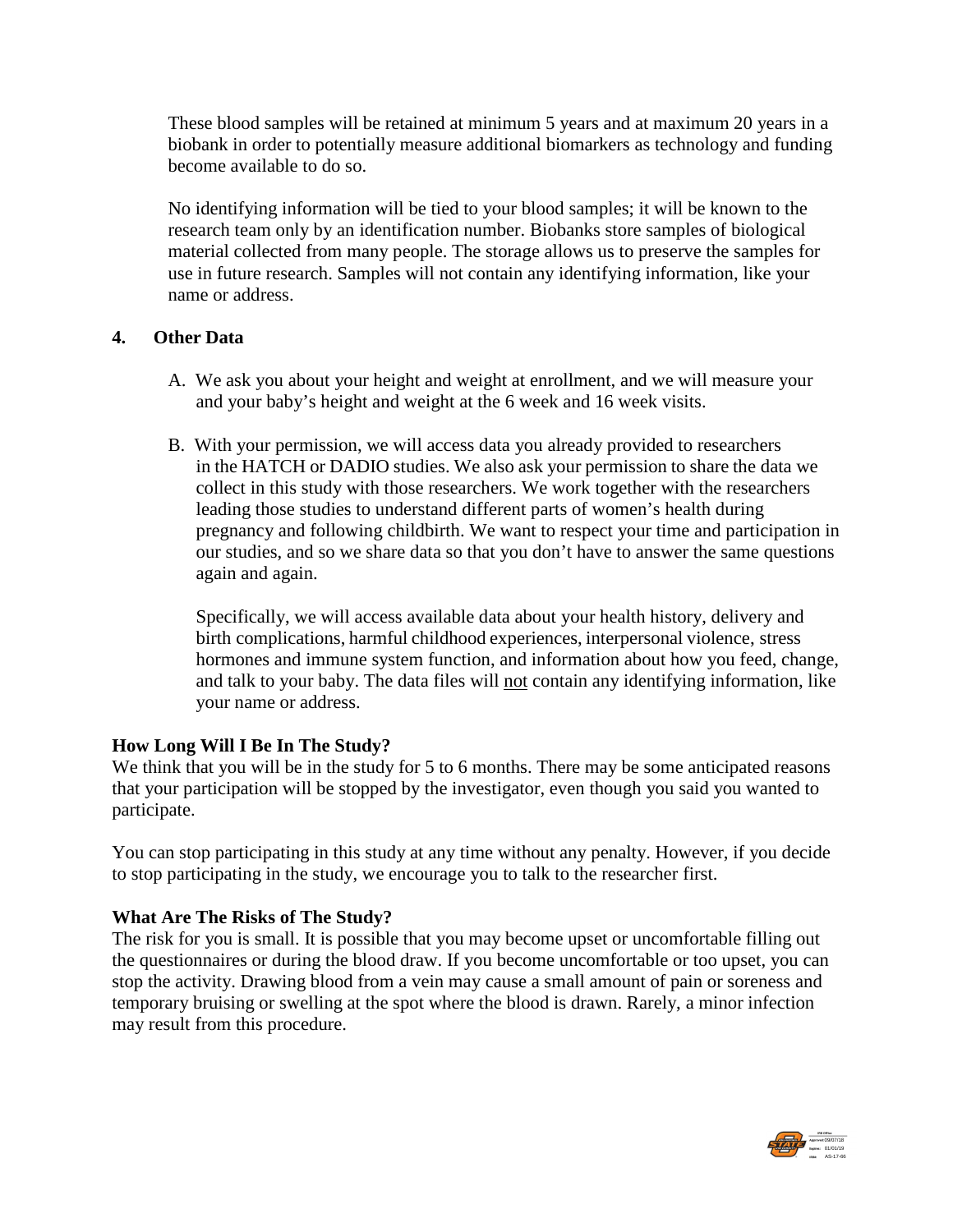# **Are There Benefits to Taking Part in The Study?**

If you agree to participate in this study, there will be no direct benefit to you. If you are interested, our team will provide you with a summary of your sleep patterns and your baby's sleep patterns. Some of our survey questions may lead you to reflect on your health, and the health of your baby. We hope that the information learned from this study will benefit other moms and their babies in the future, however no benefit is guaranteed.

#### **What Are the Costs?**

There is no cost to you if you participate in this study.

### **Will I Be Paid For Participating in This Study?**

Yes. At enrollment, we will make sure you still have your reloadable debit card from the other research projects, and if not, we will provide you a new one. When you finish each part of the study, money will be loaded onto your research debit card.

If you participate in all parts of the study, you will receive a total of  $$110$ . Here is the list of payments:

### **Enrollment:**

\$10 for completing the survey \$20 for completing the sleep diary (\$5 for each day completed).

#### **6 weeks postpartum:**

\$30 for completing a short survey and blood draw.

### **16 weeks postpartum:**

\$10 for completing the survey. \$20 for completing a sleep diary for you (\$5 for each day completed). \$20 for completing a sleep diary for your baby (\$5 for each day completed).

#### **Bonus Drawing:**

If you complete all four days/nights of the sleep diary, you will be entered in a drawing for a chance to win \$25. We will hold a drawing every 8 weeks for those who completed the diary in that time period. You will be notified by email if you are our winner.

### **What About Confidentiality?**

Efforts will be made to keep your personal information confidential. You will not be identifiable by name or description in any reports or publications about this study. We cannot guarantee absolute confidentiality. Your personal information may be disclosed if required by law.

There are organizations outside OSU that may inspect and/or copy your research records for quality assurance and data analysis. These organizations include the US Food & Drug Administration and other regulatory agencies, and the OSU Institutional Review Board may also inspect and/or copy your research records for these purposes.

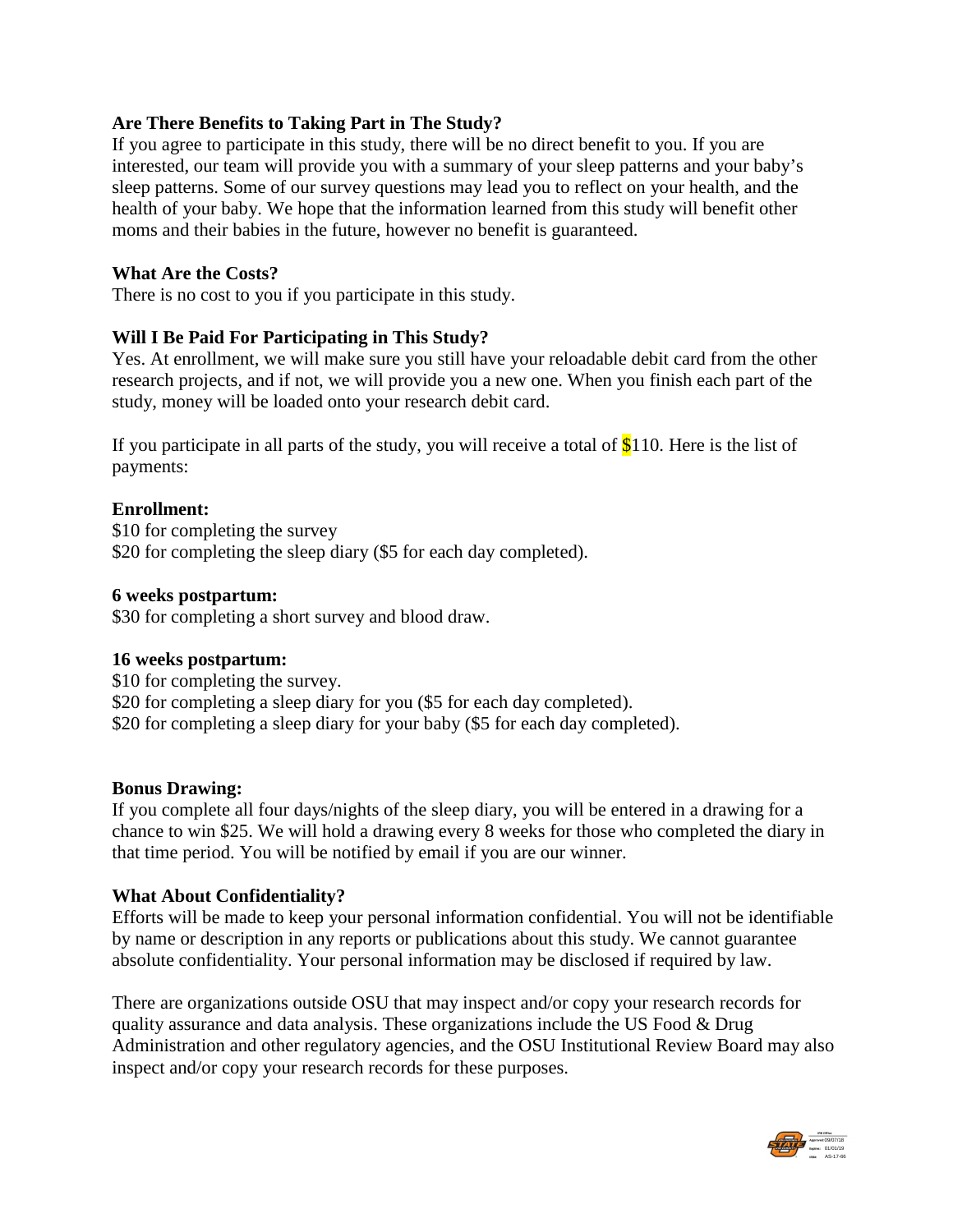Research records will be securely stored on a password-protected, encrypted server and/or locked file cabinets in a locked office, and only researchers and individuals responsible for research oversight will have access to the records. Your blood sample will be stored in a secure biobank. In addition, your name and contact information will never be connected to your survey or biological data, and will only be linked through an ID number. The file linking your name and contact information and your ID number will be stored on password protected computer separate from your other data.

The reason for keeping your contact information is so that we can contact you again over the 26 weeks you are participating in the study. Once all data has been collected and coded, the link from your name to your ID number will be destroyed.

Confidentiality will be maintained except under certain situations as required by law. For example, current Oklahoma law requires that any child abuse (including sexual abuse, physical abuse, or neglect) of a minor must be reported to state officials. In addition, if a person reports that he/she intends to harm him/herself or others, legal and professional standards require that the individual must be kept from harm, even if confidentiality must be broken.

# **What Are My Rights As a Participant?**

Taking part in this study is voluntary. You may choose not to participate. If you refuse to participate, there will be no penalty or loss of benefits to which you are otherwise entitled. If you agree to participate and then decide against it, you can withdraw for any reason and leave the study at any time without penalty or loss of benefits to which you are otherwise entitled.

We will contact you with any important findings from the research that may affect your health, welfare, or willingness to continue your participation in this study. Also, we would like to contact you in the future regarding other studies that you might qualify for. Your decision about whether or not to participate in future studies will not affect your participation in this study.

You have the right to access the medical information that has been collected about you as a part of this research study. However, you may not have access to this medical information until the entire research study has completely finished. You consent to this temporary restriction.

### **Whom Do I Call If I have Questions or Problems?**

If you have any questions about this research project, you may contact: Dr. Lucia Ciciolla (405) 744-8067, lucia.ciciolla@okstate.edu) in the Psychology Department at Oklahoma State University, 116 N Murray Hall, Stillwater, OK 74078

If you have questions about your rights as a volunteer in this research project, contact: Dr. Hugh Crethar, IRB Chair, 223 Scott Hall, Stillwater, OK 74078, 405-744-3377 or irb@okstate.edu.

#### **Signature:**

By marking your initials on each line, you are agreeing to participate in the specific parts of the research study under the conditions described in this document. You have not given up any of